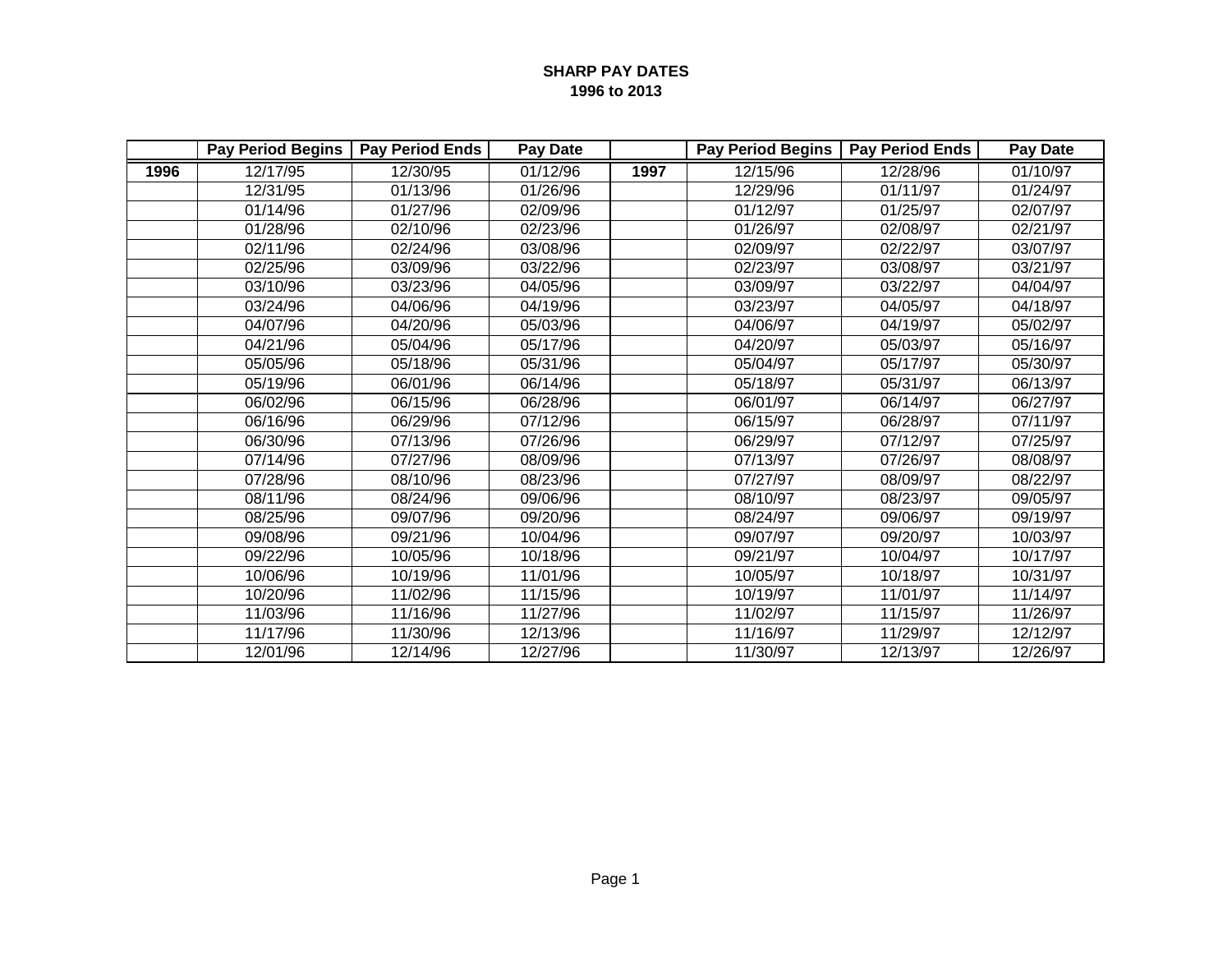|      | <b>Pay Period Begins</b> | <b>Pay Period Ends</b> | Pay Date |      | <b>Pay Period Begins</b> | <b>Pay Period Ends</b> | Pay Date |
|------|--------------------------|------------------------|----------|------|--------------------------|------------------------|----------|
| 1998 | 12/14/97                 | 12/27/97               | 01/09/98 | 1999 | 12/13/98                 | 12/26/98               | 01/08/99 |
|      | 12/28/97                 | 01/10/98               | 01/23/98 |      | 12/27/98                 | 01/09/99               | 01/22/99 |
|      | 01/11/98                 | 01/24/98               | 02/06/98 |      | 01/10/99                 | 01/23/99               | 02/05/99 |
|      | 01/25/98                 | 02/07/98               | 02/20/98 |      | 01/24/99                 | 02/06/99               | 02/19/99 |
|      | 02/08/98                 | 02/21/98               | 03/06/98 |      | 02/07/99                 | 02/20/99               | 03/05/99 |
|      | 02/22/98                 | 03/07/98               | 03/20/98 |      | 02/21/99                 | 03/06/99               | 03/19/99 |
|      | 03/08/98                 | 03/21/98               | 04/03/98 |      | 03/07/99                 | 03/20/99               | 04/02/99 |
|      | 03/22/98                 | 04/04/98               | 04/17/98 |      | 03/21/99                 | 04/03/99               | 04/16/99 |
|      | 04/05/98                 | 04/18/98               | 05/01/98 |      | 04/04/99                 | 04/17/99               | 04/30/99 |
|      | 04/19/98                 | 05/02/98               | 05/15/98 |      | 04/18/99                 | 05/01/99               | 05/14/99 |
|      | 05/03/98                 | 05/16/98               | 05/29/98 |      | 05/02/99                 | 05/15/99               | 05/28/99 |
|      | 05/17/98                 | 05/30/98               | 06/12/98 |      | 05/16/99                 | 05/29/99               | 06/11/99 |
|      | 05/31/98                 | 06/13/98               | 06/26/98 |      | 05/30/99                 | 06/12/99               | 06/25/99 |
|      | 06/14/98                 | 06/27/98               | 07/10/98 |      | 06/13/99                 | 06/26/99               | 07/09/99 |
|      | 06/28/98                 | 07/11/98               | 07/24/98 |      | 06/27/99                 | 07/10/99               | 07/23/99 |
|      | 07/12/98                 | 07/25/98               | 08/07/98 |      | 07/11/99                 | 07/24/99               | 08/06/99 |
|      | 07/26/98                 | 08/08/98               | 08/21/98 |      | 07/25/99                 | 08/07/99               | 08/20/99 |
|      | 08/09/98                 | 08/22/98               | 09/04/98 |      | 08/08/99                 | 08/21/99               | 09/03/99 |
|      | 08/23/98                 | 09/05/98               | 09/18/98 |      | 08/22/99                 | 09/04/99               | 09/17/99 |
|      | 09/06/98                 | 09/19/98               | 10/02/98 |      | 09/05/99                 | 09/18/99               | 10/01/99 |
|      | 09/20/98                 | 10/03/98               | 10/16/98 |      | 09/19/99                 | 10/02/99               | 10/15/99 |
|      | 10/04/98                 | 10/17/98               | 10/30/98 |      | 10/03/99                 | 10/16/99               | 10/29/99 |
|      | 10/18/98                 | 10/31/98               | 11/13/98 |      | 10/17/99                 | 10/30/99               | 11/12/99 |
|      | 11/01/98                 | 11/14/98               | 11/25/98 |      | 10/31/99                 | 11/13/99               | 11/24/99 |
|      | 11/15/98                 | 11/28/98               | 12/11/98 |      | 11/14/99                 | 11/27/99               | 12/10/99 |
|      | 11/29/98                 | 12/12/98               | 12/24/98 |      | 11/28/99                 | 12/11/99               | 12/23/99 |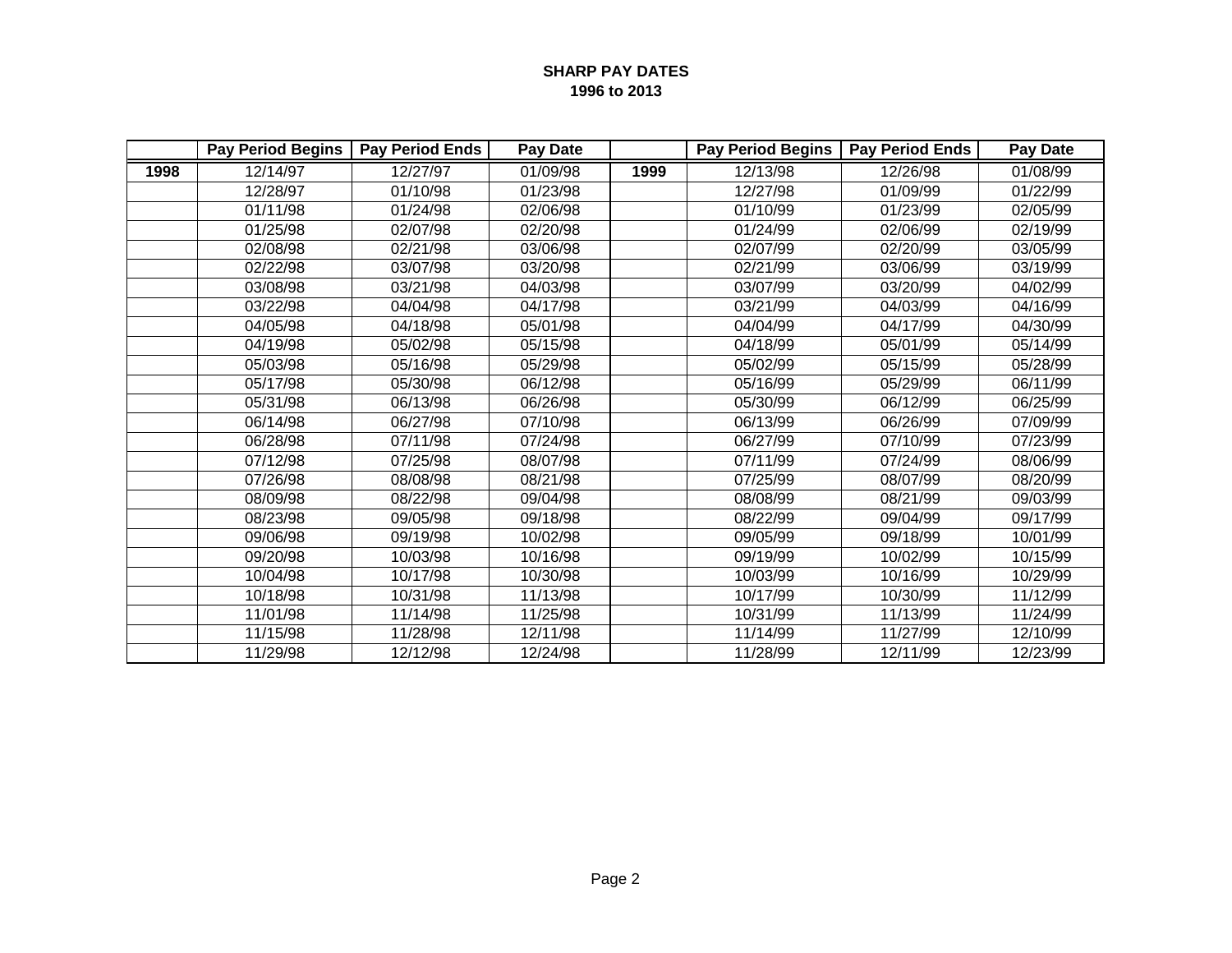|      | <b>Pay Period Begins</b> | <b>Pay Period Ends</b> | <b>Pay Date</b> |      | <b>Pay Period Begins</b> | <b>Pay Period Ends</b> | <b>Pay Date</b> |
|------|--------------------------|------------------------|-----------------|------|--------------------------|------------------------|-----------------|
| 2000 | 12/12/99                 | 12/25/99               | 01/07/00        | 2001 | 12/10/00                 | 12/23/00               | 01/05/01        |
|      | 12/26/99                 | 01/08/00               | 01/21/00        |      | 12/24/00                 | 01/06/01               | 01/19/01        |
|      | 01/09/00                 | 01/22/00               | 02/04/00        |      | 01/07/01                 | 01/20/01               | 02/02/01        |
|      | 01/23/00                 | 02/05/00               | 02/18/00        |      | 01/21/01                 | 02/03/01               | 02/16/01        |
|      | 02/06/00                 | 02/19/00               | 03/03/00        |      | 02/04/01                 | 02/17/01               | 03/02/01        |
|      | 02/20/00                 | 03/04/00               | 03/17/00        |      | 02/18/01                 | 03/03/01               | 03/16/01        |
|      | 03/05/00                 | 03/18/00               | 03/31/00        |      | 03/04/01                 | 03/17/03               | 03/30/01        |
|      | 03/19/00                 | 04/01/00               | 04/14/00        |      | 03/18/01                 | 03/31/01               | 04/13/01        |
|      | 04/02/00                 | 04/15/00               | 04/28/00        |      | 04/01/01                 | 04/14/01               | 04/27/01        |
|      | 04/16/00                 | 04/29/00               | 05/12/00        |      | 04/15/01                 | 04/28/01               | 05/11/01        |
|      | 04/30/00                 | 05/13/00               | 05/26/00        |      | 04/29/01                 | 05/12/01               | 05/25/01        |
|      | 05/14/00                 | 05/27/00               | 06/09/00        |      | 05/13/01                 | 05/26/01               | 06/08/01        |
|      | 05/28/00                 | 06/10/00               | 06/23/00        |      | 05/27/01                 | 06/09/01               | 06/22/01        |
|      | 06/11/00                 | 06/24/00               | 07/07/00        |      | 06/10/01                 | 06/23/01               | 07/06/01        |
|      | 06/25/00                 | 07/08/00               | 07/21/00        |      | 06/24/01                 | 07/07/01               | 07/20/01        |
|      | 07/09/00                 | 07/22/00               | 08/04/00        |      | 07/08/01                 | 07/21/01               | 08/03/01        |
|      | 07/23/00                 | 08/05/00               | 08/18/00        |      | 07/22/01                 | 08/04/01               | 08/17/01        |
|      | 08/06/00                 | 08/19/00               | 09/01/00        |      | 08/05/01                 | 08/18/01               | 08/31/01        |
|      | 08/20/00                 | 09/02/00               | 09/15/00        |      | 08/19/01                 | 09/01/01               | 09/14/01        |
|      | 09/03/00                 | 09/16/00               | 09/29/00        |      | 09/02/01                 | 09/15/01               | 09/28/01        |
|      | 09/17/00                 | 09/30/00               | 10/13/00        |      | 09/16/01                 | 09/29/01               | 10/12/01        |
|      | 10/01/00                 | 10/14/00               | 10/27/00        |      | 09/30/01                 | 10/13/01               | 10/26/01        |
|      | 10/15/00                 | 10/28/00               | 11/10/00        |      | 10/14/01                 | 10/27/01               | 11/09/01        |
|      | 10/29/00                 | 11/11/00               | 11/22/00        |      | 10/28/01                 | 11/10/01               | 11/21/01        |
|      | 11/12/00                 | 11/25/00               | 12/08/00        |      | 11/11/01                 | 11/24/01               | 12/07/01        |
|      | 11/26/00                 | 12/09/00               | 12/22/00        |      | 11/25/01                 | 12/08/01               | 12/21/01        |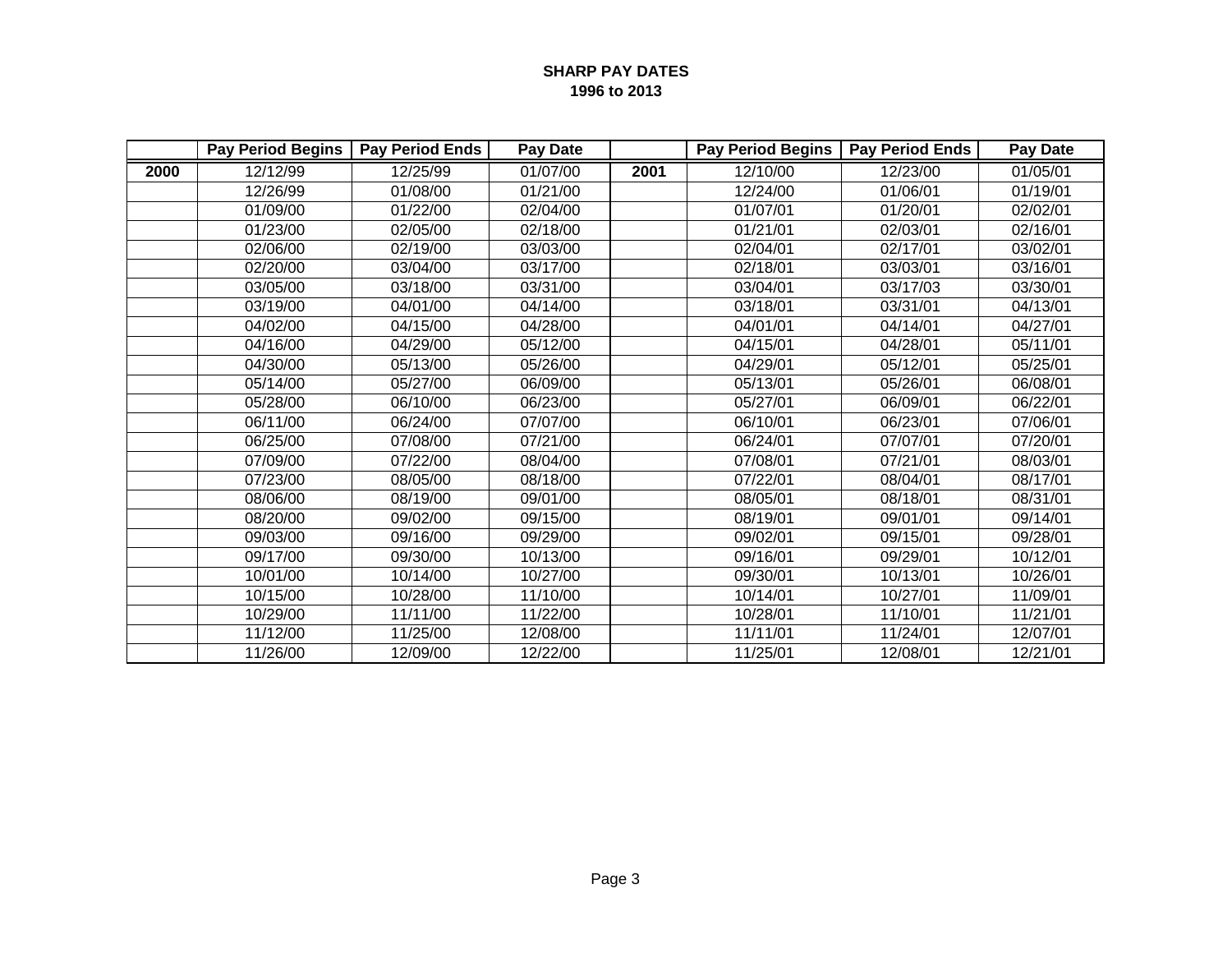|      | <b>Pay Period Begins</b> | <b>Pay Period Ends</b> | <b>Pay Date</b> |      | <b>Pay Period Begins</b> | <b>Pay Period Ends</b> | <b>Pay Date</b> |
|------|--------------------------|------------------------|-----------------|------|--------------------------|------------------------|-----------------|
| 2002 | 12/09/01                 | 12/22/01               | 01/04/02        | 2003 | 12/08/02                 | 12/21/02               | 01/03/03        |
|      | 12/23/01                 | 01/05/02               | 01/18/02        |      | 12/22/02                 | 01/04/03               | 01/17/03        |
|      | 01/06/02                 | 01/19/02               | 02/01/02        |      | 01/05/03                 | 01/18/03               | 01/31/03        |
|      | 01/20/02                 | 02/02/02               | 02/15/02        |      | 01/19/03                 | 02/01/03               | 02/14/03        |
|      | 02/03/02                 | 02/16/02               | 03/01/02        |      | 02/02/03                 | 02/15/03               | 02/28/03        |
|      | 02/17/02                 | 03/02/02               | 03/15/02        |      | 02/16/03                 | 03/01/03               | 03/14/03        |
|      | 03/03/02                 | 03/16/02               | 03/29/02        |      | 03/02/03                 | 03/15/03               | 03/28/03        |
|      | 03/17/02                 | 03/30/02               | 04/12/02        |      | 03/16/03                 | 03/29/03               | 04/11/03        |
|      | 03/31/02                 | 04/13/02               | 04/26/02        |      | 03/30/03                 | 04/12/03               | 04/25/03        |
|      | 04/14/02                 | 04/27/02               | 05/10/02        |      | 04/13/03                 | 04/26/03               | 05/09/03        |
|      | 04/28/02                 | 05/11/02               | 05/24/02        |      | 04/27/03                 | 05/10/03               | 05/23/03        |
|      | 05/12/02                 | 05/25/02               | 06/07/02        |      | 05/11/03                 | 05/24/03               | 06/06/03        |
|      | 05/26/02                 | 06/08/02               | 06/21/02        |      | 05/25/03                 | 06/07/03               | 06/20/03        |
|      | 06/09/02                 | 06/22/02               | 07/05/02        |      | 06/08/03                 | 06/21/03               | 07/03/03        |
|      | 06/23/02                 | 07/06/02               | 07/19/02        |      | 06/22/03                 | 07/05/03               | 07/18/03        |
|      | 07/07/02                 | 07/20/02               | 08/02/02        |      | 07/06/03                 | 07/19/03               | 08/01/03        |
|      | 07/21/02                 | 08/03/02               | 08/16/02        |      | 07/20/03                 | 08/02/03               | 08/15/03        |
|      | 08/04/02                 | 08/17/02               | 08/30/02        |      | 08/03/03                 | 08/16/03               | 08/29/03        |
|      | 08/18/02                 | 08/31/02               | 09/13/02        |      | 08/17/03                 | 08/30/03               | 09/12/03        |
|      | 09/01/02                 | 09/14/02               | 09/27/02        |      | 08/31/03                 | 09/13/03               | 09/26/03        |
|      | 09/15/02                 | 09/28/02               | 10/11/02        |      | 09/14/03                 | 09/27/03               | 10/10/03        |
|      | 09/29/02                 | 10/12/02               | 10/25/02        |      | 09/28/03                 | 10/11/03               | 10/24/03        |
|      | 10/13/02                 | 10/26/02               | 11/08/02        |      | 10/12/03                 | 10/25/03               | 11/07/03        |
|      | 10/27/02                 | 11/09/02               | 11/22/02        |      | 10/26/03                 | 11/08/03               | 11/21/03        |
|      | 11/10/02                 | 11/23/02               | 12/06/02        |      | 11/09/03                 | 11/22/03               | 12/05/03        |
|      | 11/24/02                 | 12/07/02               | 12/20/02        |      | 11/23/03                 | 12/06/03               | 12/19/03        |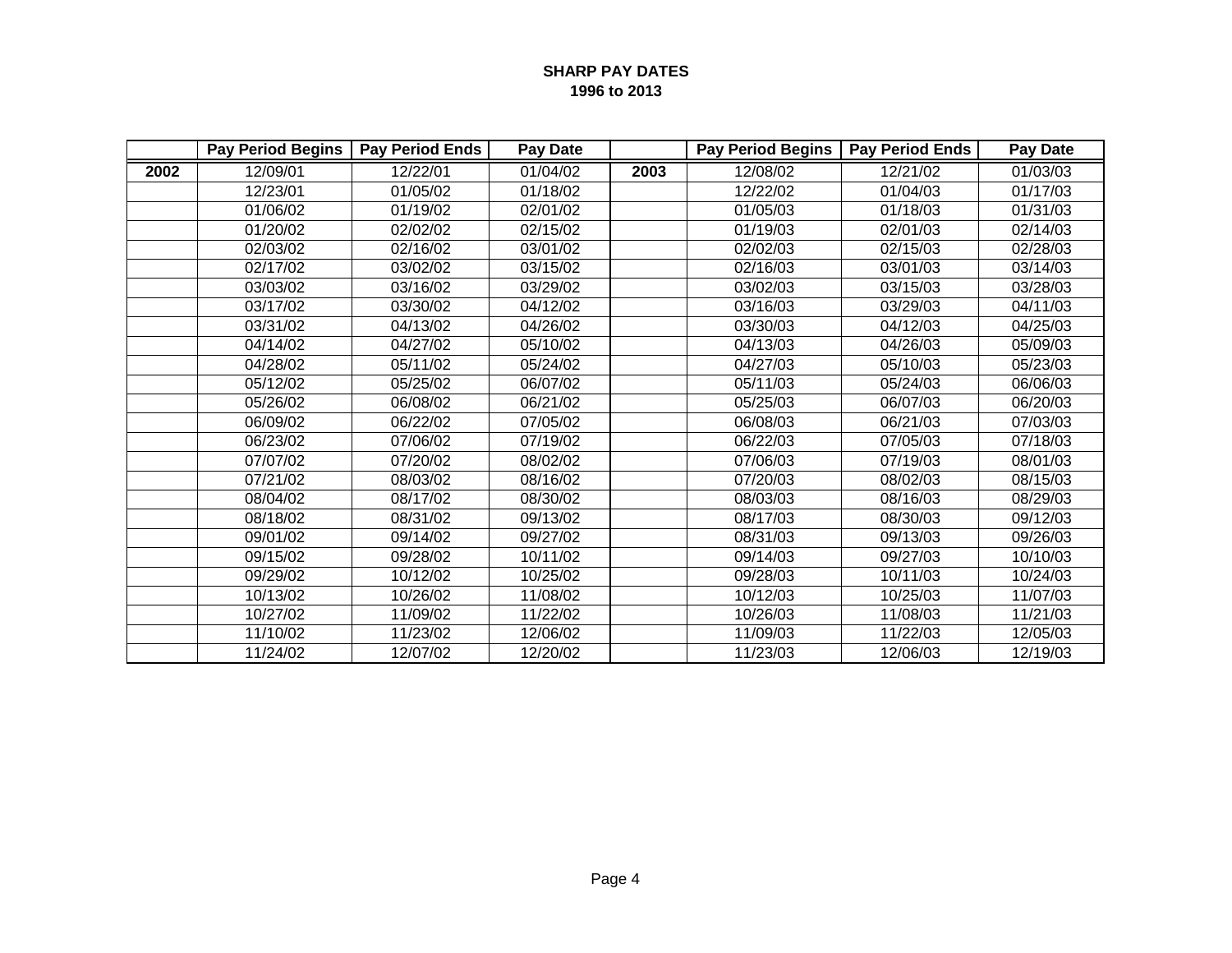|      | <b>Pay Period Begins</b> | <b>Pay Period Ends</b> | Pay Date |      | <b>Pay Period Begins</b> | <b>Pay Period Ends</b> | Pay Date |
|------|--------------------------|------------------------|----------|------|--------------------------|------------------------|----------|
| 2004 | 12/07/03                 | 12/20/03               | 01/02/04 | 2005 | 12/19/04                 | 01/01/05               | 01/14/05 |
|      | 12/21/03                 | 01/03/04               | 01/16/04 |      | 01/02/05                 | 01/15/05               | 01/28/05 |
|      | 01/04/04                 | 01/17/04               | 01/30/04 |      | 01/16/05                 | 01/29/05               | 02/11/05 |
|      | 01/18/04                 | 01/31/04               | 02/13/04 |      | 01/30/05                 | 02/12/05               | 02/25/05 |
|      | 02/01/04                 | 02/14/04               | 02/27/04 |      | 02/13/05                 | 02/26/05               | 03/11/05 |
|      | 02/15/04                 | 02/28/04               | 03/12/04 |      | 02/27/05                 | 03/12/05               | 03/25/05 |
|      | 02/29/04                 | 03/13/04               | 03/26/04 |      | 03/13/05                 | 03/26/05               | 04/08/05 |
|      | 03/14/04                 | 03/27/04               | 04/09/04 |      | 03/27/05                 | 04/09/05               | 04/22/05 |
|      | 03/28/04                 | 04/10/04               | 04/23/04 |      | 04/10/05                 | 04/23/05               | 05/06/05 |
|      | 04/11/04                 | 04/24/04               | 05/07/04 |      | 04/24/05                 | 05/07/05               | 05/20/05 |
|      | 04/25/04                 | 05/08/04               | 05/21/04 |      | 05/08/05                 | 05/21/05               | 06/03/05 |
|      | 05/09/04                 | 05/22/04               | 06/04/04 |      | 05/22/05                 | 06/04/05               | 06/17/05 |
|      | 05/23/04                 | 06/05/04               | 06/18/04 |      | 06/05/05                 | 06/18/05               | 07/01/05 |
|      | 06/06/04                 | 06/19/04               | 07/02/04 |      | 06/19/05                 | 07/02/05               | 07/15/05 |
|      | 06/20/04                 | 07/03/04               | 07/16/04 |      | 07/03/05                 | 07/16/05               | 07/29/05 |
|      | 07/04/04                 | 07/17/04               | 07/30/04 |      | 07/17/05                 | 07/30/05               | 08/12/05 |
|      | 07/18/04                 | 07/31/04               | 08/13/04 |      | 07/31/05                 | 08/13/05               | 08/26/05 |
|      | 08/01/04                 | 08/14/04               | 08/27/04 |      | 08/14/05                 | 08/27/05               | 09/09/05 |
|      | 08/15/04                 | 08/28/04               | 09/10/04 |      | 08/28/05                 | 09/10/05               | 09/23/05 |
|      | 08/29/04                 | 09/11/04               | 09/24/04 |      | 09/11/05                 | 09/24/05               | 10/07/05 |
|      | 09/12/04                 | 09/25/04               | 10/08/04 |      | 09/25/05                 | 10/08/05               | 10/21/05 |
|      | 09/26/04                 | 10/09/04               | 10/22/04 |      | 10/09/05                 | 10/22/05               | 11/04/05 |
|      | 10/10/04                 | 10/23/04               | 11/05/04 |      | 10/23/05                 | 11/05/05               | 11/18/05 |
|      | 10/24/04                 | 11/06/04               | 11/19/04 |      | 11/06/05                 | 11/19/05               | 12/02/05 |
|      | 11/07/04                 | 11/20/04               | 12/03/04 |      | 11/20/05                 | 12/03/05               | 12/16/05 |
|      | 11/21/04                 | 12/04/04               | 12/17/04 |      | 12/04/05                 | 12/17/05               | 12/30/05 |
|      | 12/05/04                 | 12/18/04               | 12/31/04 |      |                          |                        |          |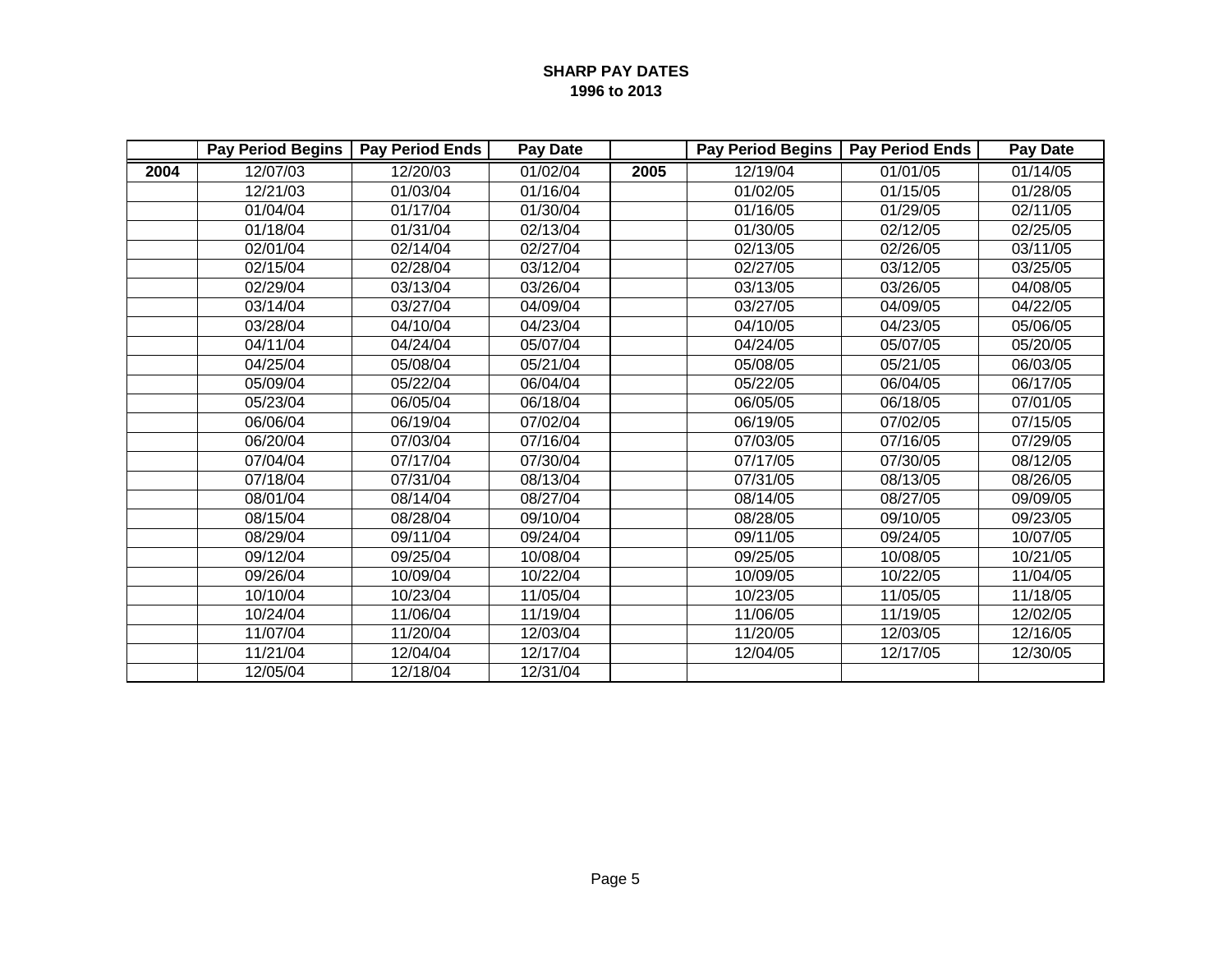|      | <b>Pay Period Begins</b> | <b>Pay Period Ends</b> | Pay Date |      | <b>Pay Period Begins</b> | <b>Pay Period Ends</b> | Pay Date |
|------|--------------------------|------------------------|----------|------|--------------------------|------------------------|----------|
| 2006 | 12/18/05                 | 12/31/05               | 01/13/06 | 2007 | 12/17/06                 | 12/30/06               | 01/12/07 |
|      | 01/01/06                 | 01/14/06               | 01/27/06 |      | 12/31/06                 | 01/13/07               | 01/26/07 |
|      | 01/15/06                 | 01/28/06               | 02/10/06 |      | 01/14/07                 | 01/27/07               | 02/09/07 |
|      | 01/29/06                 | 02/11/06               | 02/24/06 |      | 01/28/07                 | 02/10/07               | 02/23/07 |
|      | 02/12/06                 | 02/25/06               | 03/10/06 |      | 02/11/07                 | 02/24/07               | 03/09/07 |
|      | 02/26/06                 | 03/11/06               | 03/24/06 |      | 02/25/07                 | 03/10/07               | 03/23/07 |
|      | 03/12/06                 | 03/25/06               | 04/07/06 |      | 03/11/07                 | 03/24/07               | 04/06/07 |
|      | 03/26/06                 | 04/08/06               | 04/21/06 |      | 03/25/07                 | 04/07/07               | 04/20/07 |
|      | 04/09/06                 | 04/22/06               | 05/05/06 |      | 04/08/07                 | 04/21/07               | 05/04/07 |
|      | 04/23/06                 | 05/06/06               | 05/19/06 |      | 04/22/07                 | 05/05/07               | 05/18/07 |
|      | 05/07/06                 | 05/20/06               | 06/02/06 |      | 05/06/07                 | 05/19/07               | 06/01/07 |
|      | 05/21/06                 | 06/03/06               | 06/16/06 |      | 05/20/07                 | 06/02/07               | 06/15/07 |
|      | 06/04/06                 | 06/17/06               | 06/30/06 |      | 06/03/07                 | 06/16/07               | 06/29/07 |
|      | 06/18/06                 | 07/01/06               | 07/14/06 |      | 06/17/07                 | 06/30/07               | 07/13/07 |
|      | 07/02/06                 | 07/15/06               | 07/28/06 |      | 07/01/07                 | 07/14/07               | 07/27/07 |
|      | 07/16/06                 | 07/29/06               | 08/11/06 |      | 07/15/07                 | 07/28/07               | 08/10/07 |
|      | 07/30/06                 | 08/12/06               | 08/25/06 |      | 07/29/07                 | 08/11/07               | 08/24/07 |
|      | 08/13/06                 | 08/26/06               | 09/08/06 |      | 08/12/07                 | 08/25/07               | 09/07/07 |
|      | 08/27/06                 | 09/09/06               | 09/22/06 |      | 08/26/07                 | 09/08/07               | 09/21/07 |
|      | 09/10/06                 | 09/23/06               | 10/06/06 |      | 09/09/07                 | 09/22/07               | 10/05/07 |
|      | 09/24/06                 | 10/07/06               | 10/20/06 |      | 09/23/07                 | 10/06/07               | 10/19/07 |
|      | 10/08/06                 | 10/21/06               | 11/03/06 |      | 10/07/07                 | 10/20/07               | 11/02/07 |
|      | 10/22/06                 | 11/04/06               | 11/17/06 |      | 10/21/07                 | 11/03/07               | 11/16/07 |
|      | 11/05/06                 | 11/18/06               | 12/01/06 |      | 11/04/07                 | 11/17/07               | 11/30/07 |
|      | 11/19/06                 | 12/02/06               | 12/15/06 |      | 11/18/07                 | 12/01/07               | 12/14/07 |
|      | 12/03/06                 | 12/16/06               | 12/29/06 |      | 12/02/07                 | 12/15/07               | 12/28/07 |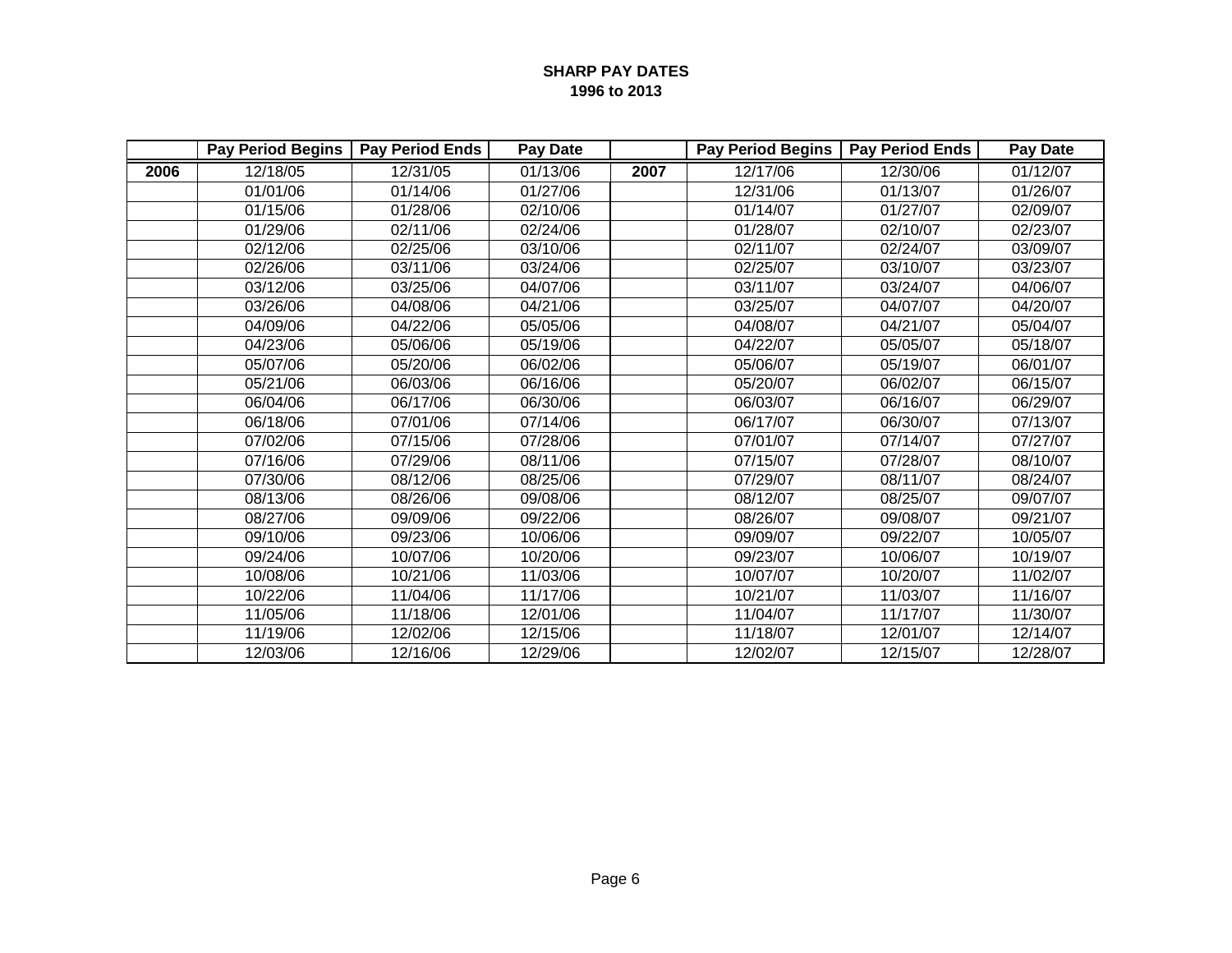|      | <b>Pay Period Begins</b> | <b>Pay Period Ends</b> | Pay Date |      | <b>Pay Period Begins</b> | <b>Pay Period Ends</b> | Pay Date |
|------|--------------------------|------------------------|----------|------|--------------------------|------------------------|----------|
| 2008 | 12/16/07                 | 12/29/07               | 01/11/08 | 2009 | 12/14/08                 | 12/27/08               | 01/09/09 |
|      | 12/30/07                 | 01/12/08               | 01/25/08 |      | 12/28/08                 | 01/10/09               | 01/23/09 |
|      | 01/13/08                 | 01/26/08               | 02/08/08 |      | 01/11/09                 | 01/24/09               | 02/06/09 |
|      | 01/27/08                 | 02/09/08               | 02/22/08 |      | 01/25/09                 | 02/07/09               | 02/20/09 |
|      | 02/10/08                 | 02/23/08               | 03/07/08 |      | 02/08/09                 | 02/21/09               | 03/06/09 |
|      | 02/24/08                 | 03/08/08               | 03/21/08 |      | 02/22/09                 | 03/07/09               | 03/20/09 |
|      | 03/09/08                 | 03/22/08               | 04/04/08 |      | 03/08/09                 | 03/21/09               | 04/03/09 |
|      | 03/23/08                 | 04/05/08               | 04/18/08 |      | 03/22/09                 | 04/04/09               | 04/17/09 |
|      | 04/06/08                 | 04/19/08               | 05/02/08 |      | 04/05/09                 | 04/18/09               | 05/01/09 |
|      | 04/20/08                 | 05/03/08               | 05/16/08 |      | 04/19/09                 | 05/02/09               | 05/15/09 |
|      | 05/04/08                 | 05/17/08               | 05/30/08 |      | 05/03/09                 | 05/16/09               | 05/29/09 |
|      | 05/18/08                 | 05/31/08               | 06/13/08 |      | 05/17/09                 | 05/30/09               | 06/12/09 |
|      | 06/01/08                 | 06/14/08               | 06/27/08 |      | 05/31/09                 | 06/13/09               | 06/26/09 |
|      | 06/15/08                 | 06/28/08               | 07/11/08 |      | 06/14/09                 | 06/27/09               | 07/10/09 |
|      | 06/29/08                 | 07/12/08               | 07/25/08 |      | 06/28/09                 | 07/11/09               | 07/24/09 |
|      | 07/13/08                 | 07/26/08               | 08/08/08 |      | 07/12/09                 | 07/25/09               | 08/07/09 |
|      | 07/27/08                 | 08/09/08               | 08/22/08 |      | 07/26/09                 | 08/08/09               | 08/21/09 |
|      | 08/10/08                 | 08/23/08               | 09/05/08 |      | 08/09/09                 | 08/22/09               | 09/04/09 |
|      | 08/24/08                 | 09/06/08               | 09/19/08 |      | 08/23/09                 | 09/05/09               | 09/18/09 |
|      | 09/07/08                 | 09/20/08               | 10/03/08 |      | 09/06/09                 | 09/19/09               | 10/02/09 |
|      | 09/21/08                 | 10/04/08               | 10/17/08 |      | 09/20/09                 | 10/03/09               | 10/16/09 |
|      | 10/05/08                 | 10/18/08               | 10/31/08 |      | 10/04/09                 | 10/17/09               | 10/30/09 |
|      | 10/19/08                 | 11/01/08               | 11/14/08 |      | 10/18/09                 | 10/31/09               | 11/13/09 |
|      | 11/02/08                 | 11/15/08               | 11/28/08 |      | 11/01/09                 | 11/14/09               | 11/27/09 |
|      | 11/16/08                 | 11/29/08               | 12/12/08 |      | 11/15/09                 | 11/28/09               | 12/11/09 |
|      | 11/30/08                 | 12/13/08               | 12/26/08 |      | 11/29/09                 | 12/12/09               | 12/25/09 |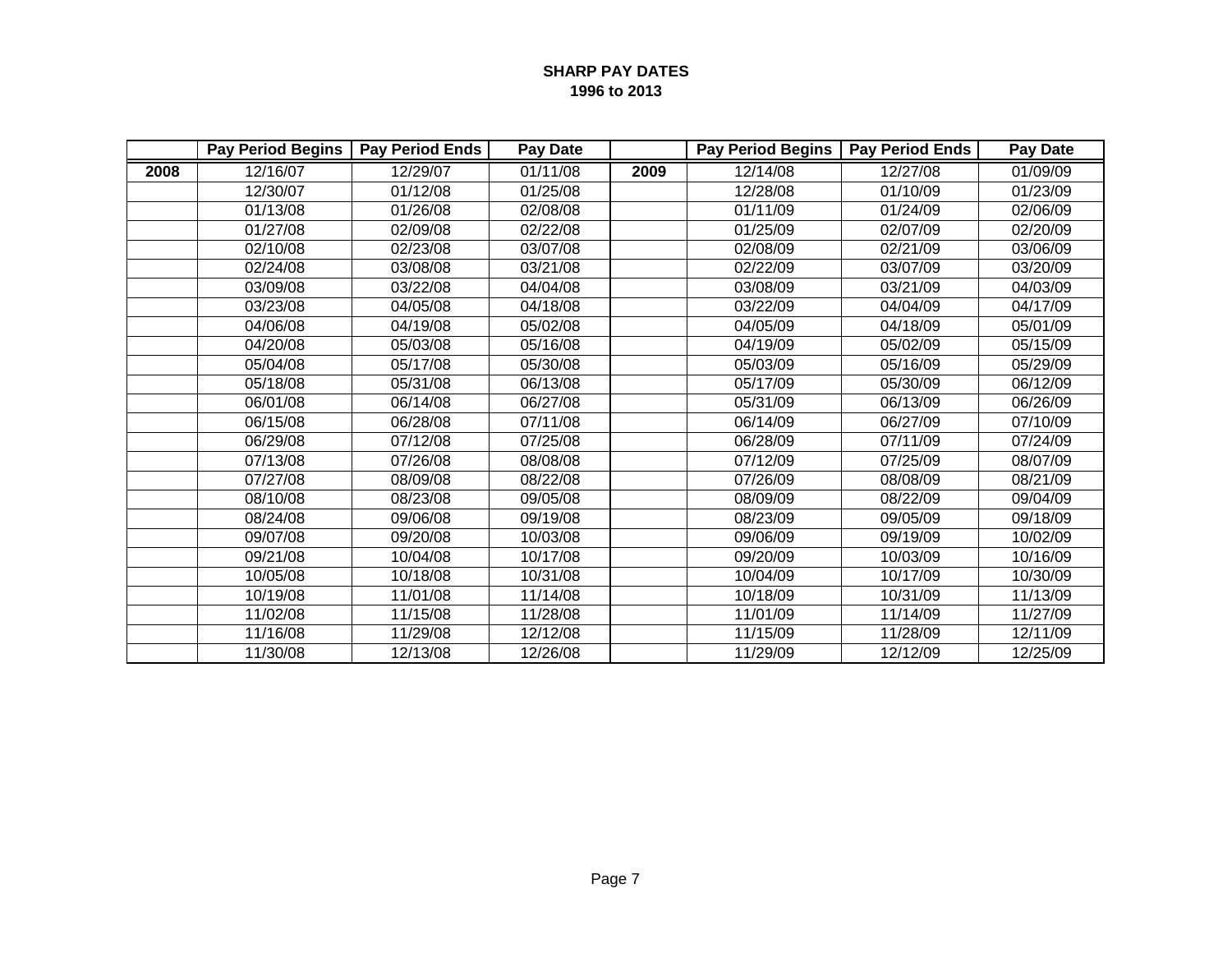|      | <b>Pay Period Begins</b> | <b>Pay Period Ends</b> | Pay Date |      | <b>Pay Period Begins</b> | <b>Pay Period Ends</b> | Pay Date |
|------|--------------------------|------------------------|----------|------|--------------------------|------------------------|----------|
| 2010 | 12/13/09                 | 12/26/09               | 01/08/10 | 2011 | 12/12/10                 | 12/25/10               | 01/07/11 |
|      | 12/27/09                 | 01/09/10               | 01/22/10 |      | 12/26/10                 | 01/08/11               | 01/21/11 |
|      | 01/10/10                 | 01/23/10               | 02/05/10 |      | 01/09/11                 | 01/22/11               | 02/04/11 |
|      | 01/24/10                 | 02/06/10               | 02/19/10 |      | 01/23/11                 | 02/05/11               | 02/18/11 |
|      | 02/07/10                 | 02/20/10               | 03/05/10 |      | 02/06/11                 | 02/19/11               | 03/04/11 |
|      | 02/21/10                 | 03/06/10               | 03/19/10 |      | 02/20/11                 | 03/05/11               | 03/18/11 |
|      | 03/07/10                 | 03/20/10               | 04/02/10 |      | 03/06/11                 | 03/19/11               | 04/01/11 |
|      | 03/21/10                 | 04/03/10               | 04/16/10 |      | 03/20/11                 | 04/02/11               | 04/15/11 |
|      | 04/04/10                 | 04/17/10               | 04/30/10 |      | 04/03/11                 | 04/16/11               | 04/29/11 |
|      | 04/18/10                 | 05/01/10               | 05/14/10 |      | 04/17/11                 | 04/30/11               | 05/13/11 |
|      | 05/02/10                 | 05/15/10               | 05/28/10 |      | 05/01/11                 | 05/14/11               | 05/27/11 |
|      | 05/16/10                 | 05/29/10               | 06/11/10 |      | 05/15/11                 | 05/28/11               | 06/10/11 |
|      | 05/30/10                 | 06/12/10               | 06/25/10 |      | 05/29/11                 | 06/11/11               | 06/24/11 |
|      | 06/13/10                 | 06/26/10               | 07/09/10 |      | 06/12/11                 | 06/25/11               | 07/08/11 |
|      | 06/27/10                 | 07/10/10               | 07/23/10 |      | 06/26/11                 | 07/09/11               | 07/22/11 |
|      | 07/11/10                 | 07/24/10               | 08/06/10 |      | 07/10/11                 | 07/23/11               | 08/05/11 |
|      | 07/25/10                 | 08/07/10               | 08/20/10 |      | 07/24/11                 | 08/06/11               | 08/19/11 |
|      | 08/08/10                 | 08/21/10               | 09/03/10 |      | 08/07/11                 | 08/20/11               | 09/02/11 |
|      | 08/22/10                 | 09/04/10               | 09/17/10 |      | 08/21/11                 | 09/03/11               | 09/16/11 |
|      | 09/05/10                 | 09/18/10               | 10/01/10 |      | 09/04/11                 | 09/17/11               | 09/30/11 |
|      | 09/19/10                 | 10/02/10               | 10/15/10 |      | 09/18/11                 | 10/01/11               | 10/14/11 |
|      | 10/03/10                 | 10/16/10               | 10/29/10 |      | 10/02/11                 | 10/15/11               | 10/28/11 |
|      | 10/17/10                 | 10/30/10               | 11/12/10 |      | 10/16/11                 | 10/29/11               | 11/10/11 |
|      | 10/31/10                 | 11/13/10               | 11/26/10 |      | 10/30/11                 | 11/12/11               | 11/23/11 |
|      | 11/14/10                 | 11/27/10               | 12/10/10 |      | 11/13/11                 | 11/26/11               | 12/09/11 |
|      | 11/28/10                 | 12/11/10               | 12/24/10 |      | 11/27/11                 | 12/10/11               | 12/23/11 |